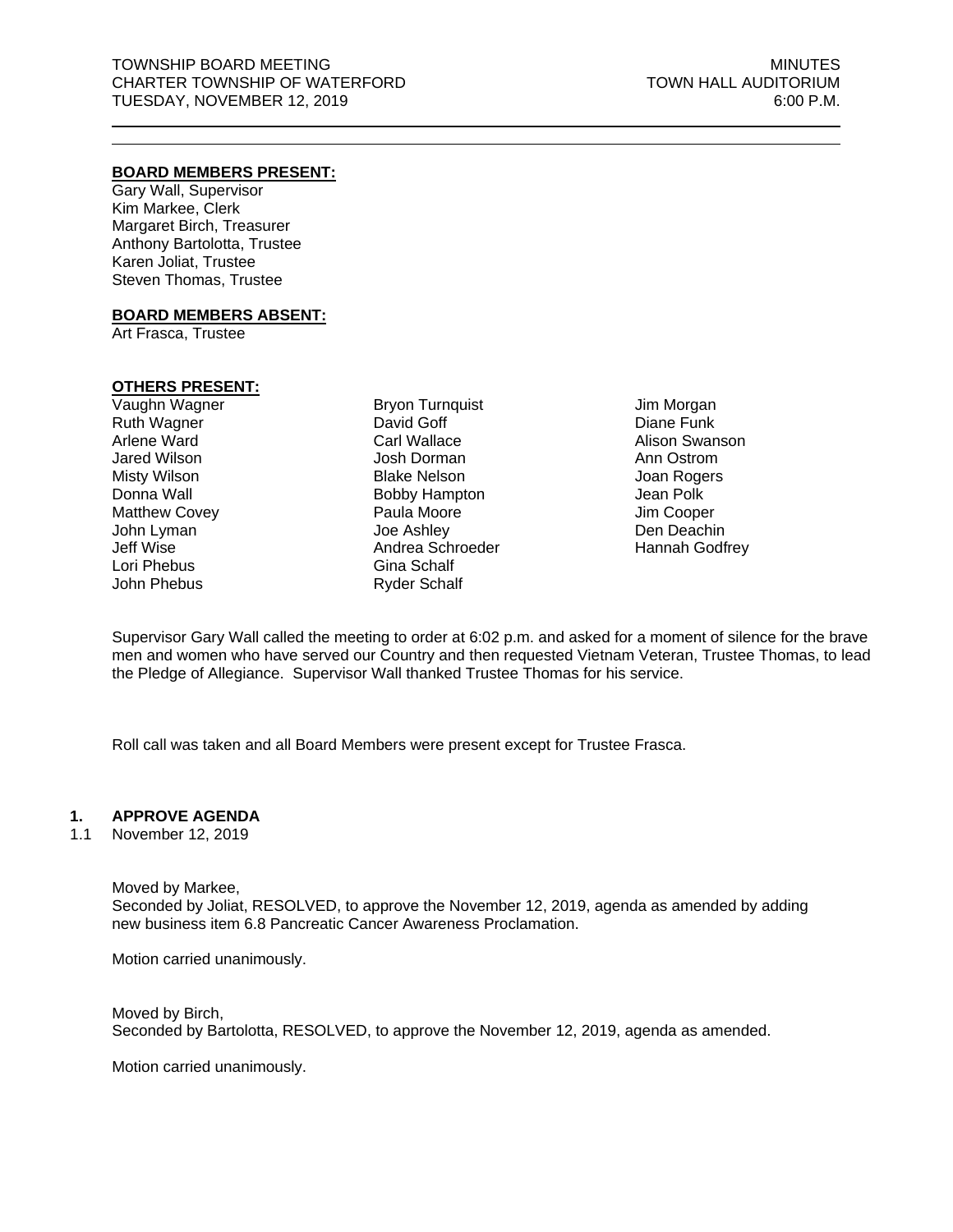# **2. ANNOUNCEMENTS**

- 2.1 Thursday, November 14, 7:00 p.m. 8:00 p.m. In the Library Community Room, join us for a presentation by Jeff Morrison, historian, photographer, and author of Guardians of Detroit: Sculptural Architecture in the Motor City. The presentation features more than 100 spectacular close-up pictures of architectural sculpture from throughout the city of Detroit. You will learn about the symbolism behind the ornamentation and hear some of the untold stories of the artists, artisans, and architects involved in its creation. The Guardians of Detroit book and coloring book will be available for purchase before and after the presentation.
- 2.2 Diary of a Wimpy Kid Party will be held on Saturday, November 16, 10:30 a.m. 11:30 a.m. in the Library's Storytime & Craft Room. Recommended for ages 9-12. Are you a fan favorite of this series? Come and celebrate the life of Greg Heffley. Do a "clothes" relay race, trivia, and chat about favorite passages. Can you say "cheese"?! No registration required.
- 2.3 Family Movie: Mary Poppins Returns will be shown on Saturday, November 23rd, 2:00 p.m. 4:15 p.m. in the Library's Community Room. Recommended for ages 5+. Decades after her original visit, the magical nanny returns to help the Banks siblings and Michael's children through a difficult time in their lives. Rated PG. Feel free to bring blankets, pillows, snacks and drinks. No peanuts, please. We'll provide the popcorn. Children under 9 need to be accompanied by an adult. No registration required.
- 2.4 If you, or someone you know lives in Waterford, or whose children attend Waterford schools, and are in need of a Christmas basket this year, please come to the Waterford Recreation Center on Saturday, December 7th from 9:00 a.m.-1:00 p.m. Bring your license with a current address. If you do not live in Waterford, but your children attend Waterford Schools, please bring your student's current report card or a letter from their school stating they attend. The Waterford Recreation Center is located at 5640 Williams Lake Rd. This will be the only day to sign up.

Looking to donate to help Waterford families in need this holiday season? Donation boxes for nonperishable food and new, unwrapped toys are placed at Civic Center Campus at Town Hall, the Library, Fire Station One, Police Headquarters, and the Department of Public Works. Goodfellows will also be collecting these items at Waterford Township's Annual Tree Lighting Celebration on Tuesday, December 3rd 6:00 p.m. - 8:00 p.m.

- 2.5 Census Day 2020 is observed nationwide on April 1, 2020. By this date, every home will receive an invitation to participate in the 2020 Census. The census provides critical data that lawmakers, business owners, teachers, and many others use to provide daily services, products, and support for you and your community. Every year, billions of dollars in federal funding go to hospitals, fire departments, schools, roads, and other resources based on census data. Resident questions or concerns can be addressed by calling 800-923-8282 or go to www.2020census.gov.
- 2.6 Beginning March 30, 2020, Waterford Township single residential homes will transition to utilizing GFL Environmental USA, Inc. as the single source hauler for curbside collection of solid waste, recycling and yard waste. For more information, please review the informational flyers on the Waterford Township website at: www.waterfordmi.gov/trash. Subscribe to updates: for continued updates on the transition to a single residential waste hauler, visit www.waterfordmi.gov/trash and click to subscribe to Notify Me text/email updates.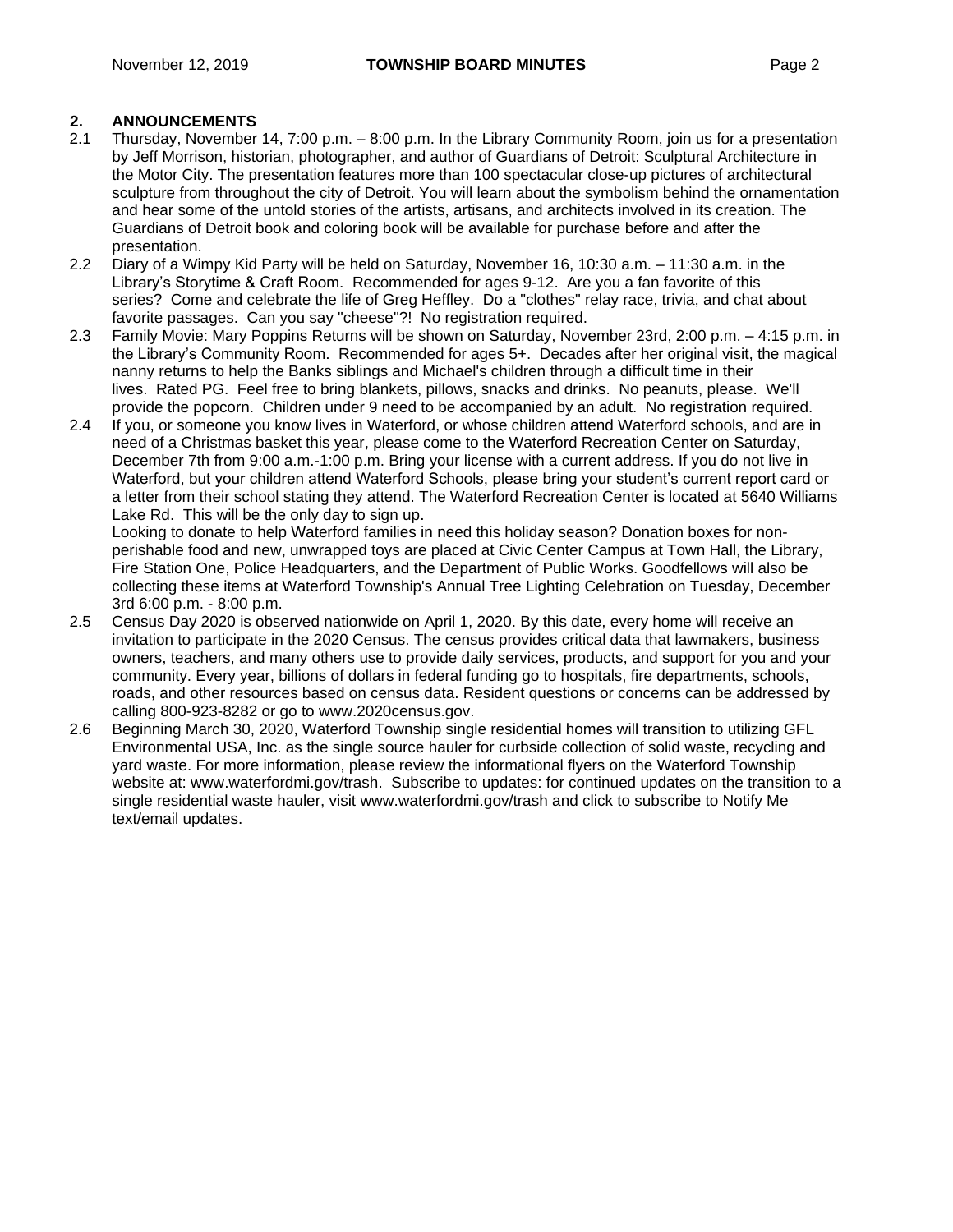# **3. Awards and Presentations**

3.1 Badge Pinning of Fire Chief Covey and Deputy Chief Wallace

Acting Fire Chief Covey described a badge pinning. He brought down former Fire Marshall Carl Wallace and asked his daughters Heather and Hailey, and wife Donna, to pin the Deputy Fire Chief badge. Chief Covey introduced Deputy Fire Chief, Carl Wallace.

Acting Fire Chief Covey asked his mom Janice, and wife Christa, to pin his Fire Chief Badge.

Fire Chief Covey addressed the Board and audience.

29 years ago I became the newest member of the Waterford Regional Fire Department. This was a gift grander than I could ever imagine, as I truly believe that this is still the greatest profession that exist. I have proudly served next to some of the most amazing Firefighters and Paramedics through the worst days and best days that come with the job. I do not take for granted what each of them contribute on a daily basis and watch in awe the courageous acts they do daily protecting Waterford, Pontiac, and Lake Angelus residents. I also understand the burden this job puts on their families. I am proud to stand next to each of them committed to providing a high level of service with Honor, pride and professionalism.

As your newly appointed Fire Chief, I am extremely proud to represent such a fine group of professional firefighters and an incredible community. I promise you I will fight daily to continue to improve our fire department, be a steward to the residents and be a fiduciary of your tax dollars.

As a fire service leader, I will lead with integrity, honor, compassion, creativity and honesty. I truly believe I am blessed to have such a fine group of Fire Fighters, Paramedics and community leaders that support our mission. I do not take this responsibility lightly.

I would personally like to thank my beautiful wife Christa and my daughters Emma and Mya, my loving mother Janice and my late father Clayton and the rest of my family that has always supported me.

Supervisor Wall, and the Board of Trustees, offered their congratulations.

# **4. CONSENT AGENDA**

*Board Members may remove items from the Consent Agenda for discussion purposes or for the purpose of voting in opposition. Public comment for items removal from the consent agenda may be received in the same manner immediately following the Consent Agenda.*

- 4.1 October 28, 2019, Meeting Minutes
- 4.2 November 12, 2019, Bill Payment
- 4.3 Receive the Clerk's Office September 2019 Report
- 4.4 Receive the DPW October 2019 Report
- 4.5 Receive the Library's September 2019 Report

Moved by Joliat, Seconded by Thomas, RESOLVED, to approve Consent Agenda items 4.1 through 4.5. A roll call vote was taken.

Ayes: Wall, Markee, Birch, Bartolotta, Joliat and Thomas Nays: None Absent: Frasca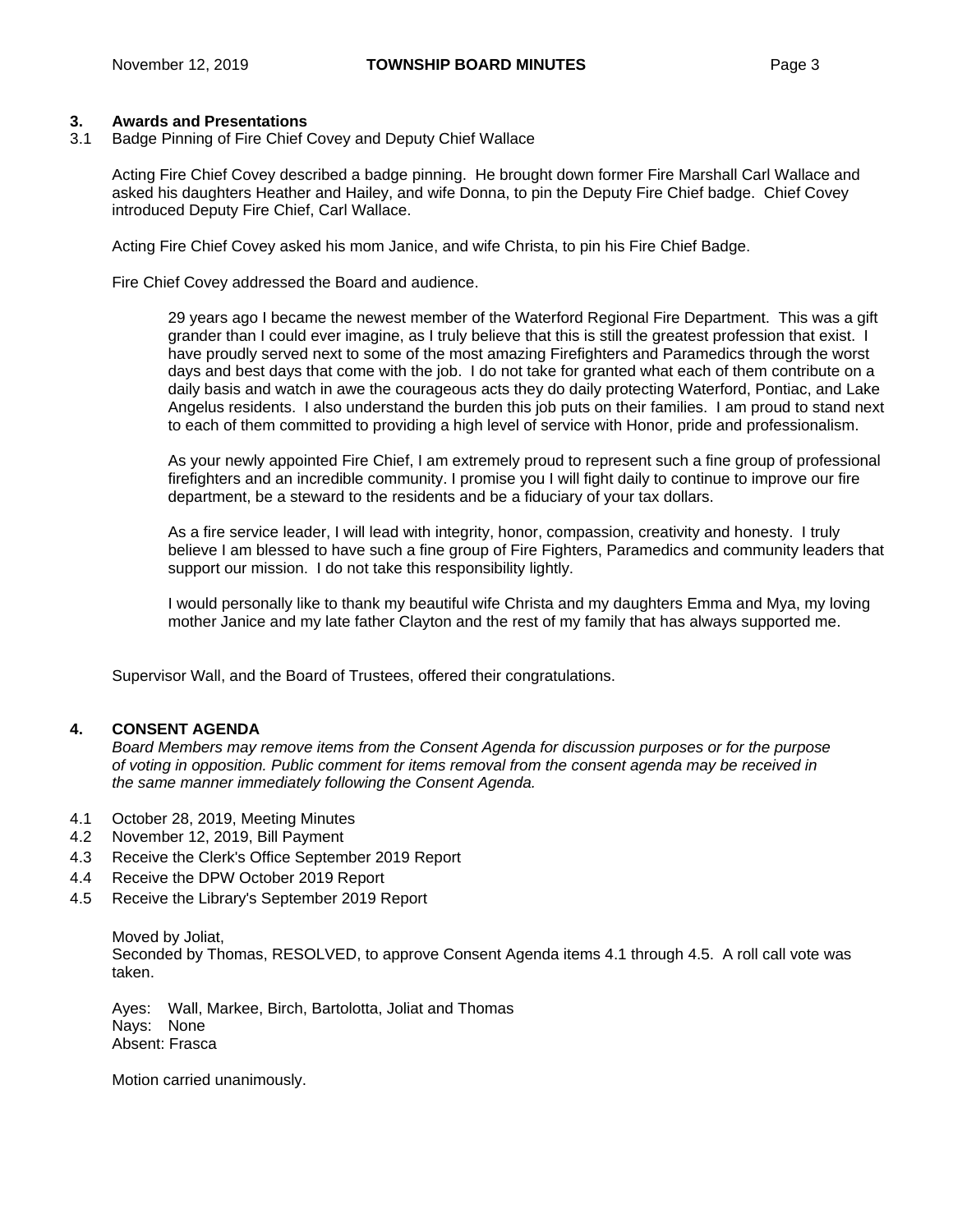# **5. BOARD LIAISON REPORTS (VERBAL)**

None.

#### **6. NEW BUSINESS**

## 6.1 **Request for Budget Amendment - Cable Dept.**

The following memo was received from Gary Allison, Township Cable Coordinator.

The Cable Commission respectfully requests that the Township Board of Trustees approve the transfer of \$8,264.00 from the Cable Fund to the Cable Commission's budget under Capital Operating Equipment (25090-97131) for the install of new encoder equipment for the purpose of feeding AT&T with the company's required broadcast signals. The attached quote is for reference.

Thank you.

#### Moved by Markee,

Seconded by Thomas; RESOLVED, to approve the transfer of \$8,264.00 from the Cable Fund to the Cable Commission budget under Capital Operating Equipment 25090-97131 for the installation of new encoder equipment to feed AT&T the required broadcast signals. A roll call vote was taken.

Ayes: Wall, Markee, Birch, Bartolotta, Joliat and Thomas Nays: None Absent: Frasca

Motion carried unanimously.

## 6.2 **Small Business Saturday Proclamation**

Treasurer Birch read the Small Business Saturday Proclamation.

## **SMALL BUSINESS SATURDAY PROCLAMATION**

**WHEREAS**, the Charter Township of Waterford celebrates our local small businesses and the contributions they make to our local economy and community; according to the United States Small Business Administration, there are 30.7 million small businesses in the United States, they represent 99.7% of all firms with paid employees in the United States, are responsible for 64.9% of net new jobs created from 2000 to 2018; and

**WHEREAS,** small businesses employ 47.3% of the employees in the private sector in the United States; and

**WHEREAS**, 94% of consumers in the United States value the contributions small businesses make in their community; and

**WHEREAS,** 96% of consumers who plan to shop on Small Business Saturday said the day inspires them to go to small, independently-owned retailers or restaurants that they have not been to before, or would not have otherwise tried; and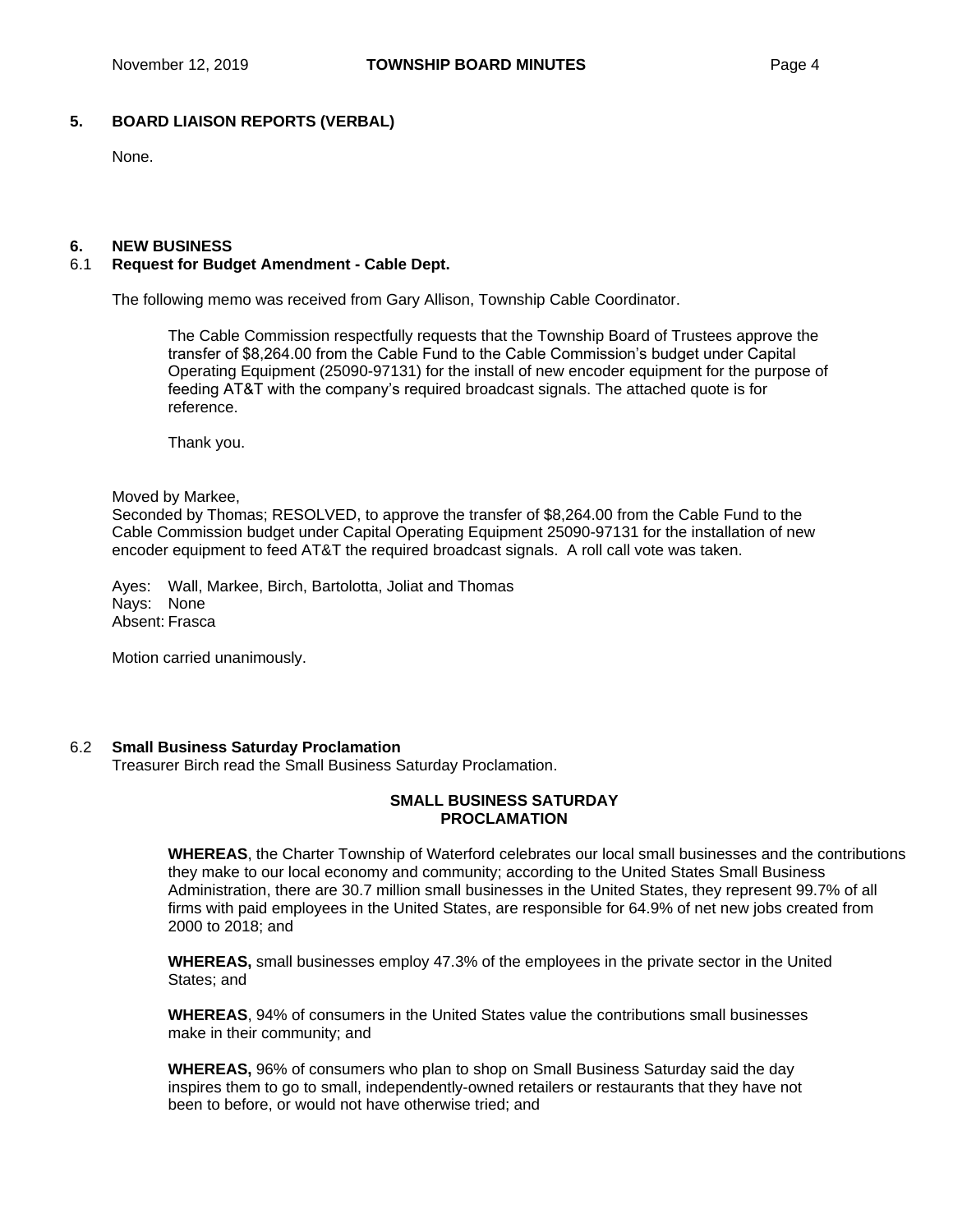## Small Business Saturday Proclamation Continued.

**WHEREAS**, 92% of companies planning promotions on Small Business Saturday said the day helps their business stand out during the busy holiday shopping season; and

**WHEREAS**, Waterford Township supports our local businesses that create jobs, boost our local economy and preserve our communities; and

**WHEREAS**, advocacy groups, as well as public and private organizations, across the country have endorsed the Saturday after Thanksgiving as Small Business Saturday.

**NOW, THEREFORE**, as representatives of Waterford Township, Michigan, the Board of Trustees does hereby proclaim Saturday, November 30, 2019, as Small Business Saturday and we urge the residents of our community to support local businesses on Small Business Saturday and throughout the year.

I hereby certify that this Proclamation was made by the Charter Township of Waterford Board of Trustees at a regular meeting on November 12, 2019

Charter Township of Waterford

 $\frac{1}{2}$  ,  $\frac{1}{2}$  ,  $\frac{1}{2}$  ,  $\frac{1}{2}$  ,  $\frac{1}{2}$  ,  $\frac{1}{2}$  ,  $\frac{1}{2}$  ,  $\frac{1}{2}$  ,  $\frac{1}{2}$  ,  $\frac{1}{2}$  ,  $\frac{1}{2}$  ,  $\frac{1}{2}$  ,  $\frac{1}{2}$  ,  $\frac{1}{2}$  ,  $\frac{1}{2}$  ,  $\frac{1}{2}$  ,  $\frac{1}{2}$  ,  $\frac{1}{2}$  ,  $\frac{1$ Date **Date** Kimberly F. Markee, Township Clerk

Moved by Joliat,

Seconded by Markee; RESOLVED, to adopt the Small Business Saturday Proclamation. A roll call vote was taken.

Ayes: Wall, Markee, Birch, Bartolotta, Joliat and Thomas Nays: None Absent: Frasca

Motion carried unanimously.

## 6.3 **2019 Budgeted Staff Vehicles (Purchase)**

During the 2019 budget hearings the Township Board approved replacement of two staff vehicles. The purchases were placed on hold until the SAD was approved through the court system. The SAD has been approved and we are now asking to move forward with ordering the two staff vehicles which are both 2020 GMC Sierra 1500 4WD Crew Cab pickup trucks. This purchase is being made through the Oakland County Cooperative Purchasing that list Todd Wenzel Buick GMC as an approved government vendor.

The cost of these vehicles is \$37,619.00 per vehicle and will come from the Capital Vehicle account 20630-97136 as approved in the 2019 Fire Department budget. Our expected delivery time for these two vehicles is 90 to 100 days.

# **TOTAL COST- \$ 75,238.00**

We believe this is a great opportunity for the Fire Department and we thank you for your time and consideration in this matter.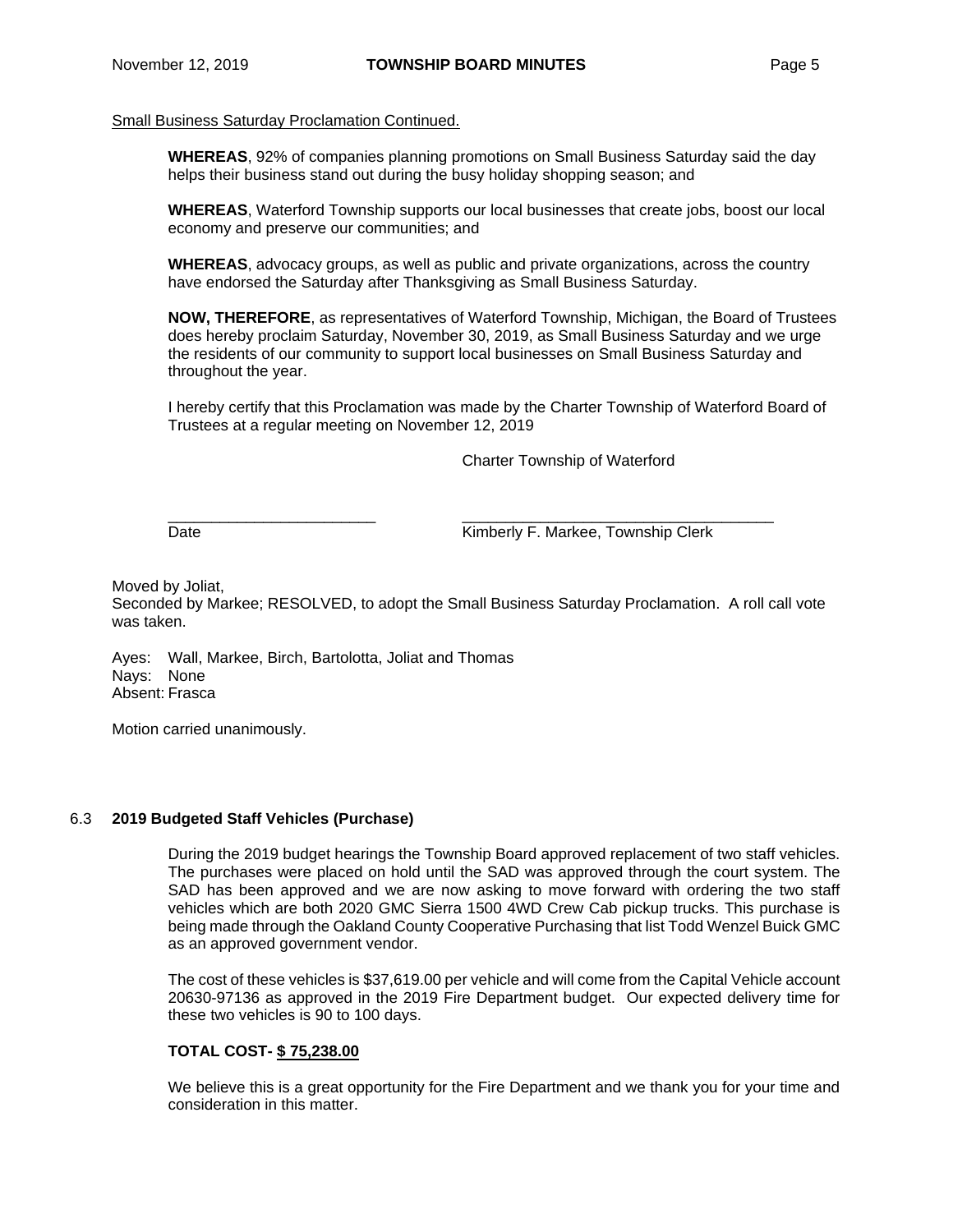## 2019 Budgeted Staff Vehicles (Purchase) Continued.

## Moved by Birch,

Seconded by Joliat; RESOLVED, to approve the purchase of two 2020 GMC Sierra 1500 4WD Crew Cab pickup trucks Todd Wenzel Buick GMS in the amount of \$75,238.00 utilizing funds from Capital Vehicle account 20630-97136. A roll call vote was taken.

Ayes: Wall, Markee, Birch, Bartolotta, Joliat and Thomas Nays: None Absent: Frasca

Motion carried unanimously.

## 6.4 **Repair of Rec Center Gym Floor**

The following memo was received from Alison Swanson, Parks and Recreation Director.

I am respectfully requesting your approval to move forward with repairs to the gymnasium flooring inside of the Waterford Recreation Center totaling \$10,245.00. The humidity within the Waterford Recreation Center has caused the wood gymnasium flooring to retain moisture and large hump has developed in the flooring at the main entrance. This began in September and we hoped as it became less humid it would remedy itself. However, the floor has expanded to a point that it still isn't lying flat and is abutting the wall with no additional room for expansion.

The solution to this issue is to cut back the edge of the flooring in order to allow space for the hump to go down as the floor expands outward. We would like to utilize the flooring contractor that has performed gym flooring work for us in the past to remedy this issue. I have attached the quote provided by Foster Specialty Floors. Adequate funding for this project exists within the Parks and Recreation Department's 28090-97107 Capital Improvement Account.

| <b>Project Item</b>             | <b>Details</b>                                                                                                                                                                                | <b>Price</b> |
|---------------------------------|-----------------------------------------------------------------------------------------------------------------------------------------------------------------------------------------------|--------------|
| Cutting and Pinning<br>Flooring | Cutting back the flooring will release the tension in<br>the flooring that is causing the large hump in the<br>floor. Pinning at the location of the hump would<br>also be done to secure it. | \$7,880.00   |
| <b>Gym Floor Recoating</b>      | Recoat the entire flooring surface with a water<br>based finish.                                                                                                                              | \$2,365.00   |
| Total                           |                                                                                                                                                                                               | \$10,245.00  |

Thank you for your attention to this matter. Please feel free to contact me if you have any questions with regard to this request at 248-618-7549.

## **Recommended Board Action**

Approve the submitted gym flooring repairs for the Waterford Recreation Center totaling \$10,245.00 with the funding to come from account 28090-97107.

Moved by Joliat,

Seconded by Thomas; RESOLVED, to approve the submitted gym flooring repairs for the Waterford Recreation Center totaling \$10,245.00 with the funding to come from account 28090-97107. A roll call vote was taken.

Ayes: Wall, Markee, Birch, Bartolotta, Joliat and Thomas Nays: None Absent: Frasca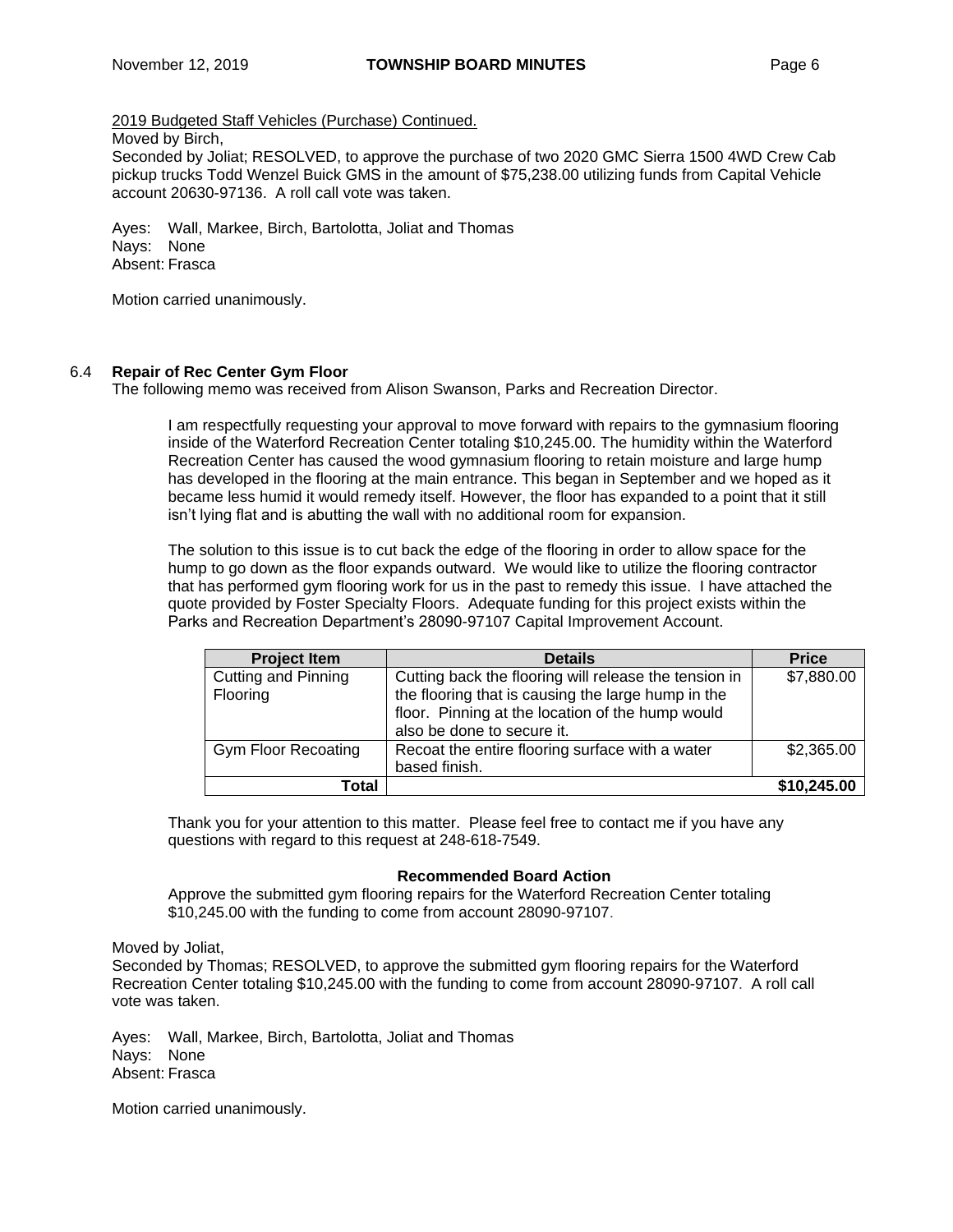#### 6.5 **Oakland Hope Resolution**

Trustee Joliat read the Oakland Hope Resolution.

## **OAKLAND HOPE RESOLUTION**

**WHEREAS,** Oakland Hope is a non-profit, volunteer-driven human service organization that formed in Waterford Township to serve Oakland County residents in 2016; and

**WHEREAS**, Oakland Hope began as a vision of the One Heart Network, a consortium of 10 churches that worked together to create a network patterned after organizations like Focus Hope and Macomb Hope; and

**WHEREAS**, Forty percent of Michigan's hungry live in rural and suburban homes and twenty-one percent of children in Oakland County come from families that qualify for government food assistance; and

**WHEREAS**, Oakland Hope partners with other agencies operating in Oakland County to become the County's first one-stop-shop human service agency; and

**WHEREAS**, Oakland Hope provides a wide-range of services and resources for the under-employed and working poor of Oakland County from a single location.

**NOW, THEREFORE**, **BE IT RESOLVED**, that the Charter Township of Waterford recognizes the efforts of Oakland Hope and encourages residents to consider volunteering with this organization as they work to assist residents of Waterford Township and surrounding communities.

I hereby certify that this resolution was adopted by the Charter Township of Waterford Board of Trustees at a regular meeting on November 12, 2019.

Charter Township of Waterford

Date **Date Contract Contract Contract Contract Contract Contract Contract Contract Contract Contract Contract Contract Contract Contract Contract Contract Contract Contract Contract Contract Contract Contract Contract Co** 

Moved by Markee, Seconded by Birch; RESOLVED, to adopt the Oakland Hope Resolution. A roll call vote was taken.

 $\frac{1}{2}$  ,  $\frac{1}{2}$  ,  $\frac{1}{2}$  ,  $\frac{1}{2}$  ,  $\frac{1}{2}$  ,  $\frac{1}{2}$  ,  $\frac{1}{2}$  ,  $\frac{1}{2}$  ,  $\frac{1}{2}$  ,  $\frac{1}{2}$  ,  $\frac{1}{2}$  ,  $\frac{1}{2}$  ,  $\frac{1}{2}$  ,  $\frac{1}{2}$  ,  $\frac{1}{2}$  ,  $\frac{1}{2}$  ,  $\frac{1}{2}$  ,  $\frac{1}{2}$  ,  $\frac{1$ 

Ayes: Wall, Markee, Birch, Bartolotta, Joliat and Thomas Nays: None Absent: Frasca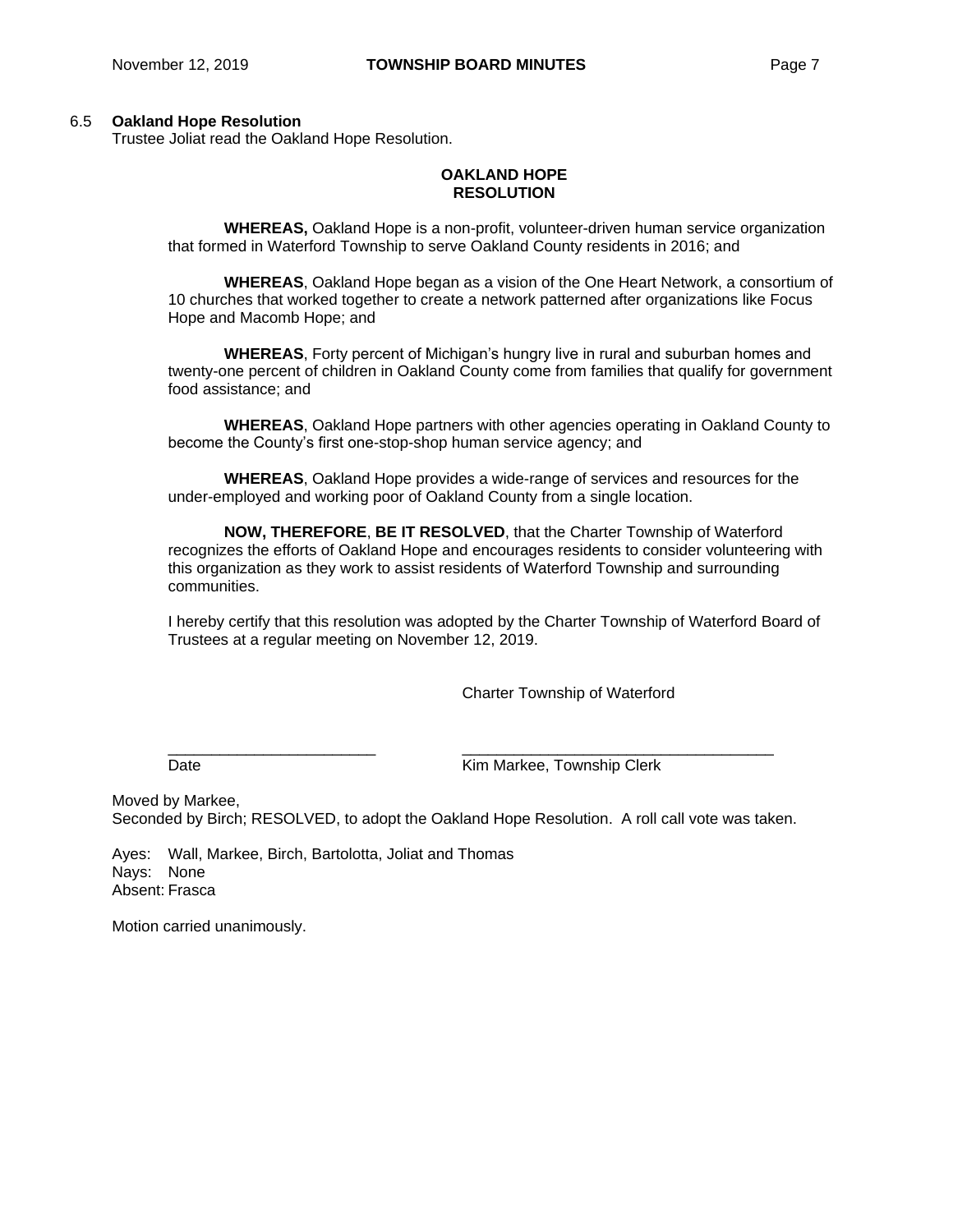# 6.6 **Non-Profit Recognition Resolution – Oakland Hope**

**LOCAL GOVERNING BODY RESOLUTION FOR CHARITABLE GAMING LICENSES** (Required by MCL.432.103(K)(iii)

## **RESOLUTION**

At a Regular meeting of the Waterford Township Board, called to order by Supervisor Gary Wall on November 12, 2019, at 6:00 P.M.

The following resolution was offered: Moved by \_\_\_\_\_\_\_\_ and Supported by \_\_\_\_\_\_\_.

That the request from Oakland Hope, of Waterford, County of Oakland , asking that they be recognized as a nonprofit organization operating in the community for the purpose of obtaining charitable gaming licenses, be considered for Approval.

|       | Approval |       | <b>Disapproval</b> |
|-------|----------|-------|--------------------|
|       | Yeas:    |       | Yeas:              |
| Nays: |          | Nays: |                    |
|       | Absent:  |       | Absent:            |
|       |          |       |                    |

I hereby certify that the foregoing is a true and complete copy of a resolution offered and adopted by the Waterford Township Board at a Regular meeting held on November 12, 2019.

Kimberly F. Markee, Township Clerk

\_\_\_\_\_\_\_\_\_\_\_\_\_\_\_\_\_\_\_\_\_\_\_\_\_\_\_\_\_\_\_\_\_\_\_\_\_\_

Moved by Markee,

Seconded by Joliat; RESOLVED, to approve the Oakland Hope Resolution to be recognized as a nonprofit Organization Operating in Waterford Township for the purpose of obtaining a Charitable Gaming License. A roll call vote was taken.

Ayes: Wall, Markee, Birch, Bartolotta, Joliat and Thomas Nays: None Absent: Frasca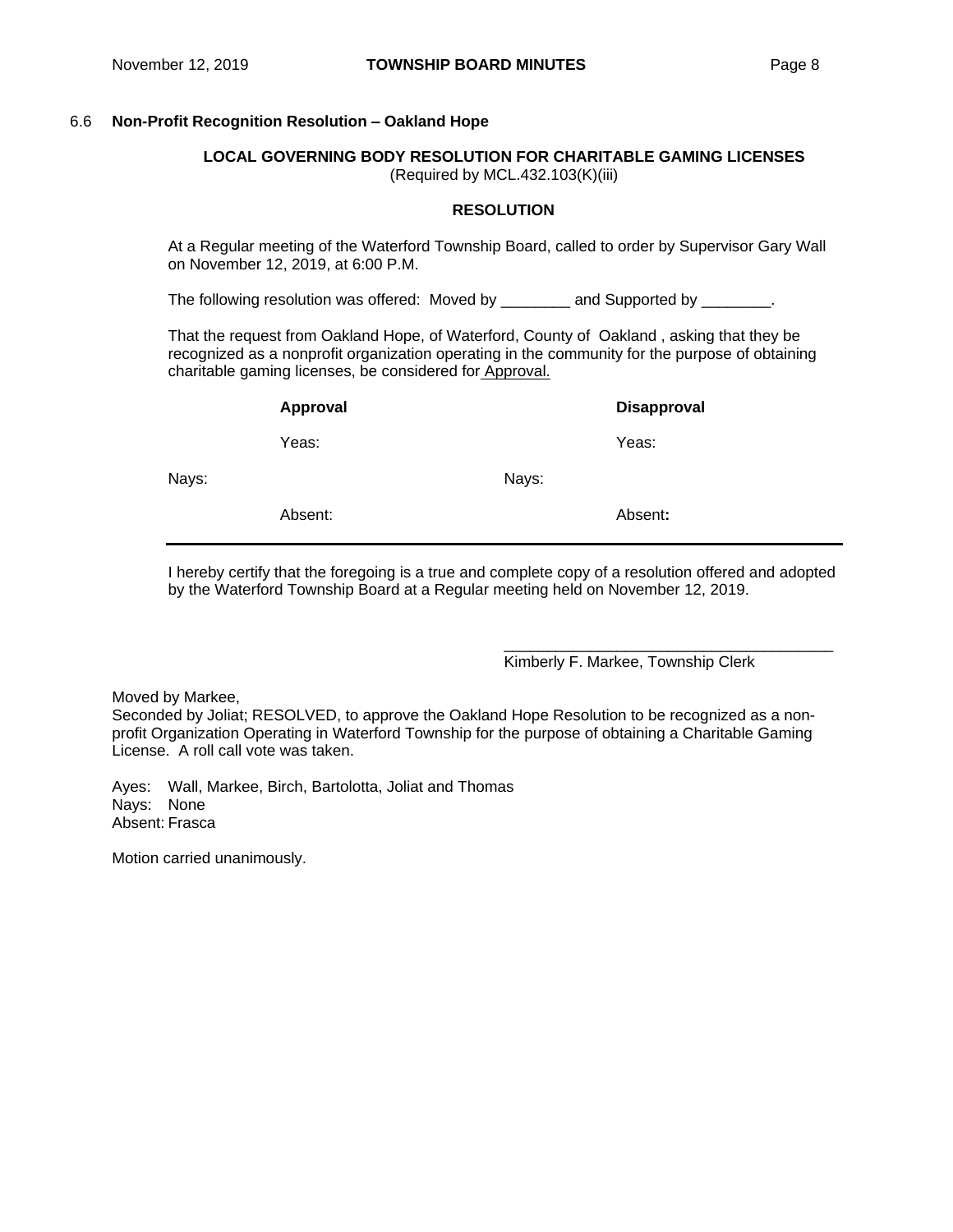## 6.7 **Pancreatic Cancer Awareness Proclamation**

Clerk Markee read the Pancreatic Cancer Awareness Proclamation

## **Pancreatic Cancer Awareness PROCLAMATION**

A PROCLAMATION to Declare November 21, 2019 as World Pancreatic Cancer Awareness Day in the Charter Township of Waterford

- WHEREAS In 2019, an estimated 56,770 people will be diagnosed with pancreatic cancer in the United States, and 45,750 will die from the disease; and
- WHEREAS Pancreatic cancer is one of the deadliest cancers, is currently the third leading cause of cancer death in the United States, and it is projected to become the second leading cause around 2020; and
- WHEREAS Pancreatic cancer is the only major cancer with a five-year relative survival rate in the single digits, at just 9 percent; and
- WHEREAS When symptoms of pancreatic cancer present themselves, it is generally in later stages, and 71 percent of pancreatic cancer patients die within the first year of their diagnosis, while 91 percent of pancreatic cancer patients die within the first five years; and
- WHEREAS Approximately 1,650 deaths will occur in Michigan in 2019; and
- WHEREAS The good health and well-being of the residents of Waterford Township are enhanced as a direct result of increased awareness about the symptoms and risk factors of pancreatic cancer, and research into early detection, causes, and effective treatments.

NOW, THEREFORE, be it resolved by the Waterford Township Board, that the members of this legislative body declare November 21, 2019, as World Pancreatic Cancer Awareness Day in Waterford Township; and

BE IT FURTHER RESOLVED, that a copy of this resolution be transmitted to the Pancreatic Cancer Action Network -Detroit Affiliate.

I hereby certify this Proclamation was made by the Charter Township of Waterford Board of Trustees at a regular meeting on November 12, 2019.

 $\Box$ 

Charter Township of Waterford

Date **Communist Clerk** Kimberly F. Markee, Township Clerk

A Board member did not make a motion or second. However, there was a roll call vote taken to adopt the Pancreatic Cancer Awareness Proclamation.

Ayes: Wall, Markee, Birch, Bartolotta, Joliat and Thomas Nays: None Absent: Frasca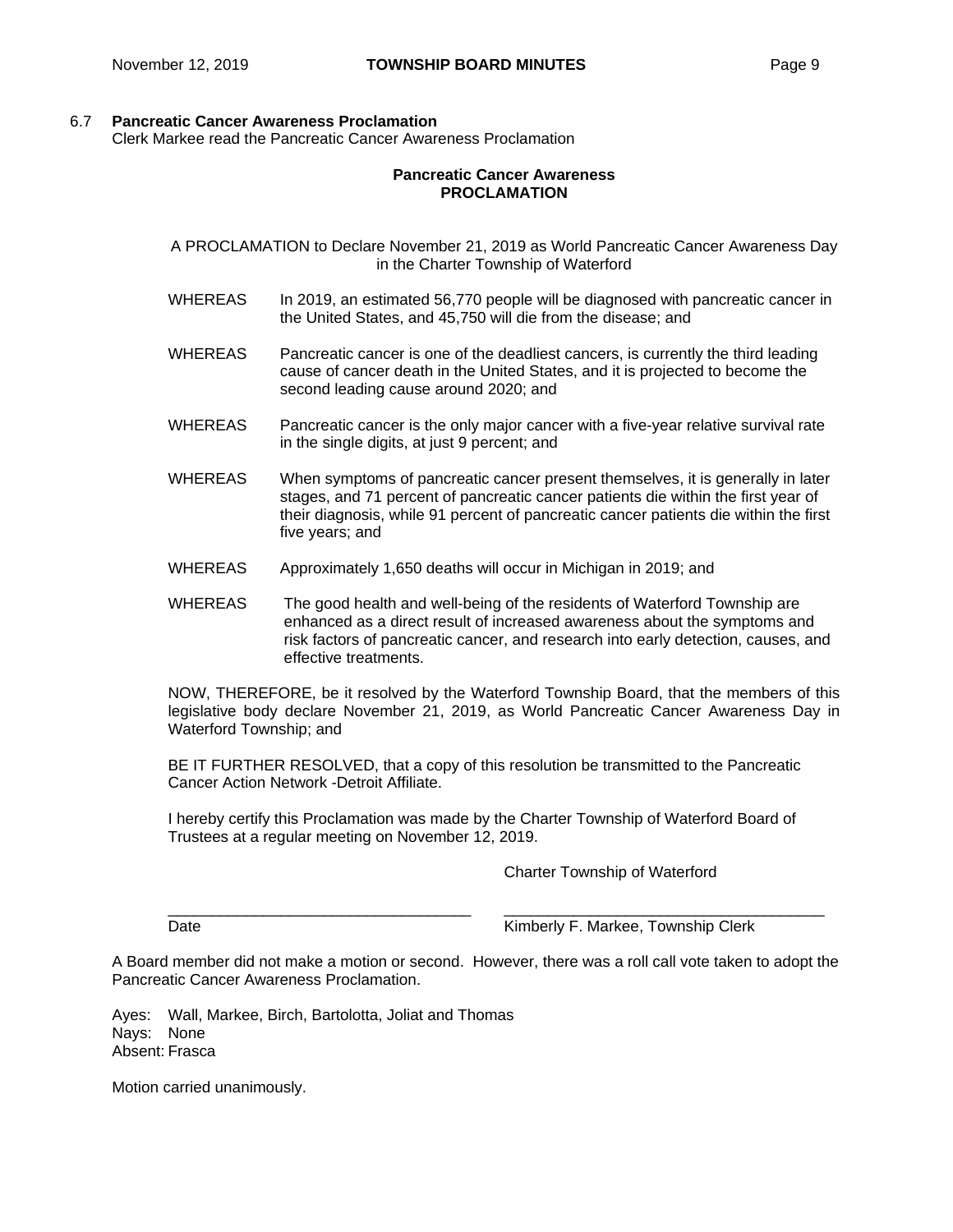# 6.8 **Public Comment Limited to Three (3) Minutes Per Topic**

Marilyn Brennen, 1370 Oregon Blvd - discussed issues happening at her property and the police not responding. Police Chief Underwood spoke with Ms. Brennen after the Board Meeting.

Diane Funk, 2529 Litchfield Dr. – discussed single residential trash hauler and inquired what the rate would be.

## **ADJOURNMENT**

Moved by Birch, Seconded by Markee; RESOLVED, to adjourn the meeting at 6:48 p.m.

Motion carried unanimously.

Kim Markee, Clerk

Gary Wall, Supervisor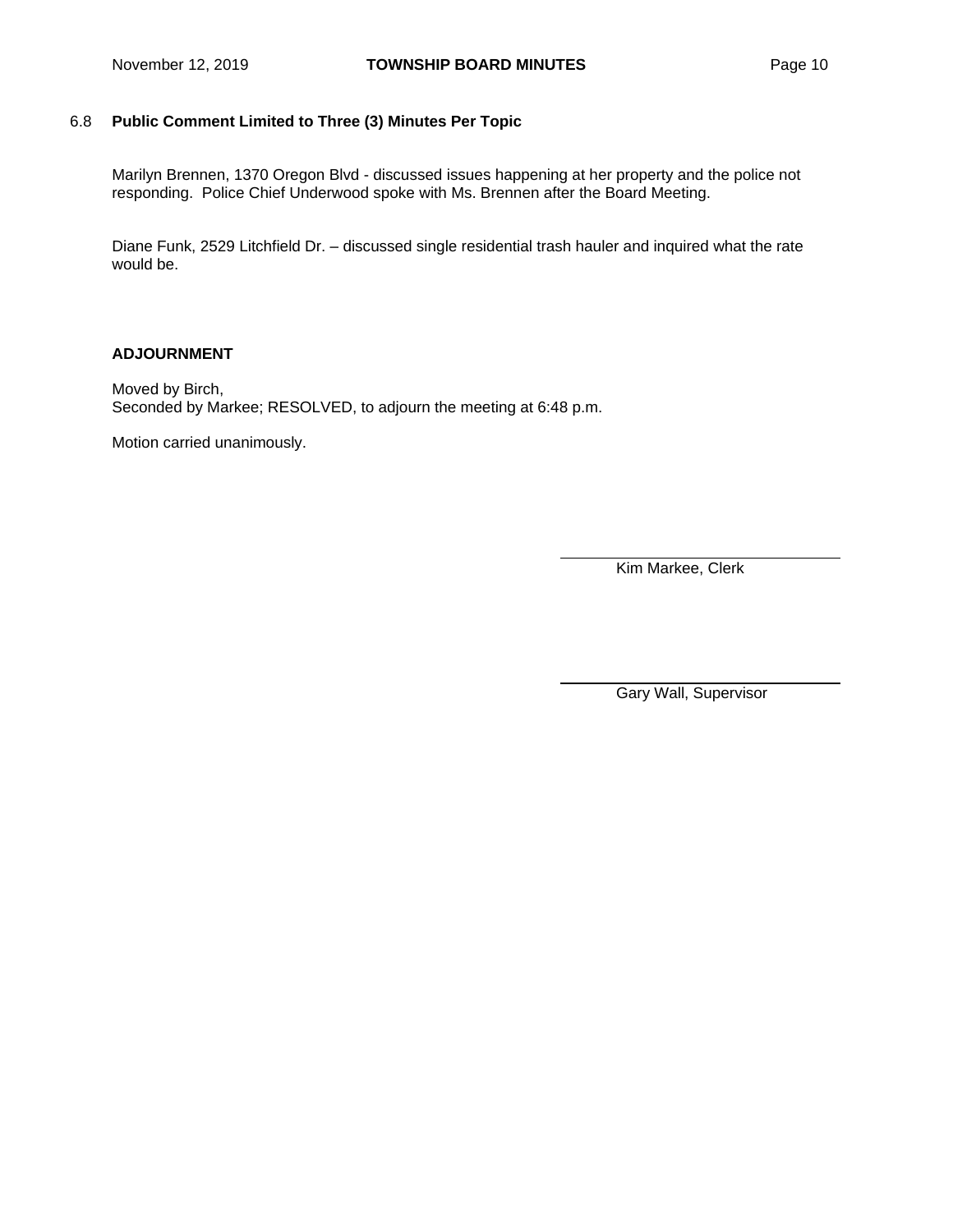## $11/07/2019$  11:04 | WATERFORD TOWNSHIP  $[{\small \texttt{AP} \texttt{CHECK} \texttt{RECONCLIATION REGISTER} }$

#### FOR: Uncleared

#### $\begin{tabular}{lllllll} \bf CHECK & \tt H & \tt CHECK & \tt DATE & \tt YFPE & \tt VENDOR & \tt NAME \end{tabular}$

| CLEARED BATCH CLEAR DATE |  |  |
|--------------------------|--|--|

**UNCLEARED** 

|                                            |  |                                                                                                     | 8.05      |
|--------------------------------------------|--|-----------------------------------------------------------------------------------------------------|-----------|
|                                            |  | 286191 11/12/2019 PRINTED 011016 GREAT LAKES ACE HARDWARE                                           | 117.00    |
|                                            |  | 286192 11/12/2019 PRINTED 011188 ALL STAR OFFICIALS ASSOC                                           | 613.32    |
|                                            |  | 286193 11/12/2019 PRINTED 011730 ARROW PRINTING<br>286194 11/12/2019 PRINTED 013474 ALL STAR AWARDS | 60.00     |
|                                            |  | 286195 11/12/2019 PRINTED 013666 APOLLO FIRE APPARATUS                                              | 2,372.00  |
|                                            |  |                                                                                                     | 1,466.17  |
|                                            |  | 286196 11/12/2019 PRINTED 013685 APPLIED IMAGING                                                    | 2,700.00  |
| 286197 11/12/2019 PRINTED 013690 AQUASIGHT |  |                                                                                                     | 1,908.24  |
|                                            |  | 286198 11/12/2019 PRINTED 021079 BAKER & TAYLOR BOOKS                                               |           |
|                                            |  | 286199 11/12/2019 PRINTED 021093 BSB COMMUNICATIONS, INC                                            | 10,434.76 |
|                                            |  | 286200 11/12/2019 PRINTED 023124 JIM BARRETT                                                        | 33.00     |
|                                            |  | 286201 11/12/2019 PRINTED 023125 BAKER TILLY MUNICIPAL ADV                                          | 13,000.00 |
|                                            |  | 286202 11/12/2019 PRINTED 023592 BOSTICK TRUCK CENTER LLC                                           | 3,200.00  |
|                                            |  | 286203 11/12/2019 PRINTED 023629 BOSS CONSTRUCTION & LANDS                                          | 5,970.00  |
|                                            |  | 286204 11/12/2019 PRINTED 023711 BRILLIANCE PUBLISHING, IN                                          | 46.77     |
|                                            |  | 286205 11/12/2019 PRINTED 023732 BRENDEL'S SEPTIC TANK SER                                          | 1,425.00  |
|                                            |  | 286206 11/12/2019 PRINTED 032865 RANELLI BUILDERS INC                                               | 400.00    |
|                                            |  | 286207 11/12/2019 PRINTED 032866 LARRY GATZMYER                                                     | 100.00    |
|                                            |  | 286208 11/12/2019 PRINTED 032867 ANTO GLASS BLOCK INC                                               | 100.00    |
|                                            |  | 286209 11/12/2019 PRINTED 032868 MICHIGAN HOME RENOVATIONS                                          | 100.00    |
|                                            |  | 286210 11/12/2019 PRINTED 032869 S & K AIRPORT PROPERTIES,                                          | 1,000.00  |
|                                            |  | 286211 11/12/2019 PRINTED 032870 JORDAN KACZMARCZYK                                                 | 100.00    |
|                                            |  | 286212 11/12/2019 PRINTED 032871 WATERFORD AVIATION                                                 | 100.00    |
|                                            |  | 286213 11/12/2019 PRINTED 033181 CREST HOMES                                                        | 100.00    |
|                                            |  | 286214 11/12/2019 PRINTED 033409 ITALY AMERICAN CO                                                  | 100.00    |
|                                            |  | 286215 11/12/2019 PRINTED 033609 NEW CREATION HOMES INC                                             | 400.00    |
|                                            |  | 286216 11/12/2019 PRINTED 035094 BACKIEL CONSTRUCTION                                               | 100.00    |
|                                            |  | 286217 11/12/2019 PRINTED 036129 ANTHONY BRANHAM                                                    | 100.00    |
|                                            |  | 286218 11/12/2019 PRINTED 038063 SIGNS BY CRANNIE                                                   | 100.00    |
|                                            |  | 286219 11/12/2019 PRINTED 038942 EGRESS SOLUTIONS INC                                               | 100.00    |
|                                            |  | 286220 11/12/2019 PRINTED 039514 FORTUNA CONSTRUCTION                                               | 100.00    |
|                                            |  | 286221 11/12/2019 PRINTED 039712 GARY BOWDEN                                                        | 100.00    |
|                                            |  | 286222 11/12/2019 PRINTED 039951 FOUNDATION SYSTEMS OF MIC                                          | 100.00    |
|                                            |  | 286223 11/12/2019 PRINTED 041192 CDW GOVERNMENT INC                                                 | 6,006.60  |
|                                            |  | 286224 11/12/2019 PRINTED 041216 CGS SAFETY TRAINING, INC                                           | 810.00    |
|                                            |  |                                                                                                     | 5,864.23  |
|                                            |  | 286225 11/12/2019 PRINTED 041460 CLYDES FRAME & WHEEL SERV                                          | 700.00    |
|                                            |  | 286226 11/12/2019 PRINTED 043091 CATHOLIC CHARITIES OF SE                                           |           |
|                                            |  | 286227 11/12/2019 PRINTED 043364 AT&T MOBILITY                                                      | 68.98     |
|                                            |  | 286228 11/12/2019 PRINTED 044234 CHAMPAGNE ENGRAVING                                                | 50.00     |
|                                            |  | 286229 11/12/2019 PRINTED 051025 DMC TECHNOLOGY GROUP INC                                           | 3,770.47  |
|                                            |  | 286230 11/12/2019 PRINTED 051445 DLZ MICHIGAN, INC                                                  | 21,572.50 |
|                                            |  | 286231 11/12/2019 PRINTED 053389 LUNGHAMER GMC INC                                                  | 470.81    |
|                                            |  | 286232 11/12/2019 PRINTED 053580 DOORS OF PONTIAC                                                   | 134.00    |
|                                            |  | 286233 11/12/2019 PRINTED 061023 EJC SECURITY SERVICES INC                                          | 390.00    |
|                                            |  | 286234 11/12/2019 PRINTED 063004 EAGLE GRAPHICS AND DESIGN                                          | 535.00    |
|                                            |  | 286235 11/12/2019 PRINTED 083373 FIRESTONE TIRE & SERV CTR                                          | 925.60    |
|                                            |  | 286236 11/12/2019 PRINTED 083452 SUBURBAN FORD OF WATERFOR                                          | 2,129.26  |
|                                            |  | 286237 11/12/2019 PRINTED 091835 GUNNERS METERS & PARTS IN                                          | 2,636.00  |
|                                            |  | 286238 11/12/2019 PRINTED 093025 GALE/CENGAGE LEARNING                                              | 385.28    |
|                                            |  | 286239 11/12/2019 PRINTED 093026 RICHARD GALAT                                                      | 400.00    |
|                                            |  | 286240 11/12/2019 PRINTED 093451 GLOBAL OFFICE SOLUTIONS                                            | 803.54    |
|                                            |  | 286241 11/12/2019 PRINTED 093566 GOLDEN AGE CLUB                                                    | 1,022.00  |
|                                            |  | 286242 11/12/2019 PRINTED 093607 GOODBYE GEESE                                                      | 1,000.00  |
|                                            |  |                                                                                                     |           |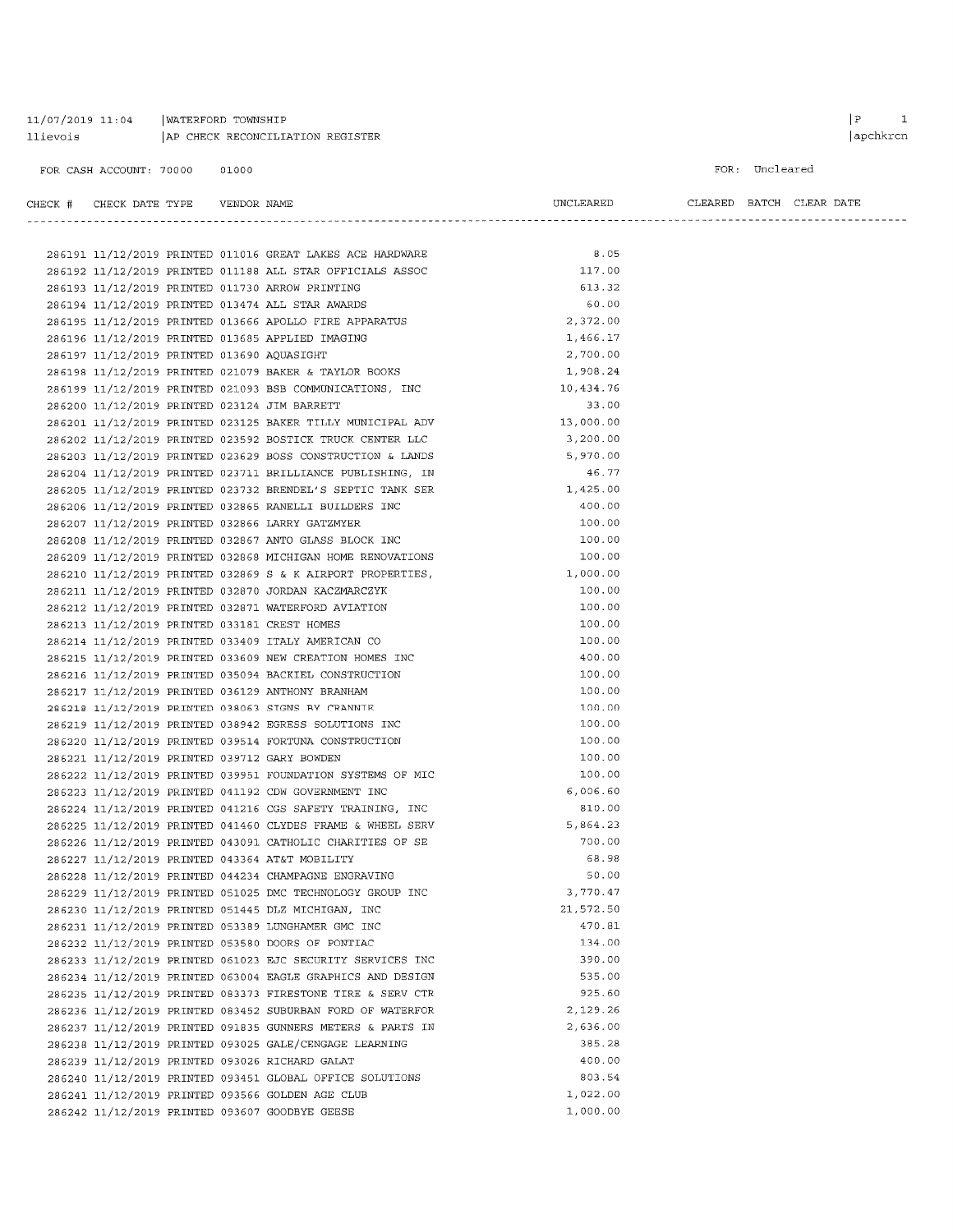#### $11/07/2019$   $11:04$  | WATERFORD TOWNSHIP llievois | AP CHECK RECONCILIATION REGISTER

FOR CASH ACCOUNT: 70000 01000

FOR: Uncleared

CHECK  $#$  CHECK DATE TYPE VENDOR NAME  $\begin{minipage}{0.9\linewidth} \textbf{ULEAREN} \end{minipage} \begin{minipage}{0.9\linewidth} \textbf{LEAREN} \end{minipage} \begin{minipage}{0.9\linewidth} \textbf{LEAREN} \end{minipage} \begin{minipage}{0.9\linewidth} \textbf{LEAREN} \end{minipage} \begin{minipage}{0.9\linewidth} \textbf{LEARD} \end{minipage} \begin{minipage}{0.9\linewidth} \textbf{LEARD} \end{minipage} \begin{minipage}{0.9\linewidth} \textbf{LEARD} \end{minipage} \begin{minipage}{0.9\linewidth} \textbf{LEARD} \end{$ 

| 286243 11/12/2019 PRINTED 093705 GRAINGER   |  |                                                               | 748.62    |
|---------------------------------------------|--|---------------------------------------------------------------|-----------|
| 286244 11/12/2019 PRINTED 101950 HYDRO CORP |  |                                                               | 7,132.00  |
|                                             |  | 286245 11/12/2019 PRINTED 103015 HAGOPIAN CLEANING SERVICE    | 2,440.00  |
|                                             |  | 286246 11/12/2019 PRINTED 103018 DERWOOD HAINES JR            | 750.00    |
|                                             |  | 286247 11/12/2019 PRINTED 103031 HALT FIRE INC                | 1,308.77  |
|                                             |  | 286248 11/12/2019 PRINTED 103139 HARMON METAL WORKS           | 2,630.00  |
|                                             |  | 286249 11/12/2019 PRINTED 103141 HART INTERCIVIC, INC         | 49.50     |
|                                             |  | 286250 11/12/2019 PRINTED 103153 MARY HAHNEFELD               | 17.94     |
|                                             |  | 286251 11/12/2019 PRINTED 103584 JOHN H HOLMES                | 1,000.00  |
|                                             |  | 286252 11/12/2019 PRINTED 113542 INGRAM LIBRARY SERVICES      | 86.11     |
|                                             |  | 286253 11/12/2019 PRINTED 121011 J&B MEDICAL SUPPLY           | 663.76    |
|                                             |  | 286254 11/12/2019 PRINTED 123047 ROBERT JAVERY                | 277.33    |
|                                             |  | 286255 11/12/2019 PRINTED 143019 MARSHA KOSMATKA              | 300.00    |
|                                             |  | 286256 11/12/2019 PRINTED 143233 KENNEDY INDUSTRIES INC       | 4,368.00  |
|                                             |  | 286257 11/12/2019 PRINTED 153240 LESLIE TIRE                  | 2,374.20  |
|                                             |  | 286258 11/12/2019 PRINTED 153400 LIQUI-FORCE SERVICES (USA    | 5,912.00  |
|                                             |  | 286259 11/12/2019 PRINTED 161055 M TECH COMPANY               | 3,300.94  |
|                                             |  | 286260 11/12/2019 PRINTED 163088 MASTER RADIATOR SERV INC     | 944.64    |
|                                             |  | 286261 11/12/2019 PRINTED 163139 DEBORAH H MCKELVY            | 300.00    |
|                                             |  | 286262 11/12/2019 PRINTED 163378 MICH CHRONICLE PUBLISHING    | 99.00     |
|                                             |  | 286263 11/12/2019 PRINTED 163508 FERGUSON WATERWORKS #3386    | 60,994.25 |
|                                             |  | 286264 11/12/2019 PRINTED 163858 TYLER BUSINESS FORMS         | 707.13    |
|                                             |  | 286265 11/12/2019 PRINTED 164387 MIKES CLEARWATER HARVESTI    | 954.82    |
|                                             |  | 286266 11/12/2019 PRINTED 183052 NAPA AUTO PARTS              | 1,450.23  |
|                                             |  | 286267 11/12/2019 PRINTED 183269 SPRINT SOLUTIONS             | 8.71      |
| 286268 11/12/2019 PRINTED 183286 NEOFUNDS   |  |                                                               | 77.81     |
|                                             |  | 286269 11/12/2019 PRINTED 183578 NORTH ELECTRIC SUPPLY CO     | 122.88    |
|                                             |  | 286270 11/12/2019 PRINTED 183952 NYE UNIFORM COMPANY          | 5,327.52  |
|                                             |  | 286271 11/12/2019 PRINTED 193007 AUBURN HILLS CAMPUS - OCC    | 630.00    |
|                                             |  | 286272 11/12/2019 PRINTED 193293 OGLETREE, DEAKINS, NASH, SMO | 504.00    |
|                                             |  | 286273 11/12/2019 PRINTED 193456 DOUGLAS K OLIVER             | 400.00    |
| 286274 11/12/2019 PRINTED 193706 ORKIN      |  |                                                               | 490.18    |
|                                             |  | 286275 11/12/2019 PRINTED 204040 OAKLAND COUNTY TREASURER     | 384.00    |
|                                             |  | 286276 11/12/2019 PRINTED 204040 OAKLAND COUNTY TREASURER     | 576.00    |
|                                             |  | 286277 11/12/2019 PRINTED 204040 OAKLAND COUNTY TREASURER     | 1,418.40  |
|                                             |  | 286278 11/12/2019 PRINTED 204040 OAKLAND COUNTY TREASURER     | 1,715.47  |
|                                             |  | 286279 11/12/2019 PRINTED 204620 OAKLAND COUNTY PARKS & RE    | 1,475.00  |
|                                             |  | 286280 11/12/2019 PRINTED 211090 PAULS AUTO INTERIORS         | 633.00    |
|                                             |  | 286281 11/12/2019 PRINTED 211220 MCLAREN OAKLAND PHARMACY     | 1,085.00  |
|                                             |  | 286282 11/12/2019 PRINTED 213052 MOVEMENT BY MARI ANN         | 437.50    |
|                                             |  | 286283 11/12/2019 PRINTED 213287 PREMIER SAFETY               | 323.35    |
|                                             |  | 286284 11/12/2019 PRINTED 213723 PROGRESSIVE AE               | 5,000.00  |
|                                             |  | 286285 11/12/2019 PRINTED 213775 PROFESSIONAL BUILDING SER    | 7,124.58  |
|                                             |  | 286286 11/12/2019 PRINTED 227546 GORDY BRIGGS                 | 68.00     |
|                                             |  | 286287 11/12/2019 PRINTED 227556 JULIE GRANT                  | 150.00    |
|                                             |  | 286288 11/12/2019 PRINTED 227559 GERTRUDE JOHNSON             | 80.00     |
|                                             |  | 286289 11/12/2019 PRINTED 233839 QUALITY FIRST AID AND SAF    | 180.23    |
|                                             |  | 286290 11/12/2019 PRINTED 233852 QUALITY FIRE SERVICES        | 279.10    |
|                                             |  | 286291 11/12/2019 PRINTED 241008 RKA PETROLEUM COMPANIES,     | 1,064.20  |
|                                             |  | 286292 11/12/2019 PRINTED 243040 PENGUIN RANDOM HOUSE LLC     | 237.00    |
|                                             |  | 286293 11/12/2019 PRINTED 243206 RECORDED BOOKS LLC           | 567.75    |
|                                             |  | 286294 11/12/2019 PRINTED 243289 LYNN ANNE REISS              | 162.00    |
|                                             |  |                                                               |           |

 $\begin{array}{ccc} \mid & \text{P} & \text{ } & \text{ } & \text{ } \text{ } \\ \end{array}$  $|apchkrcn$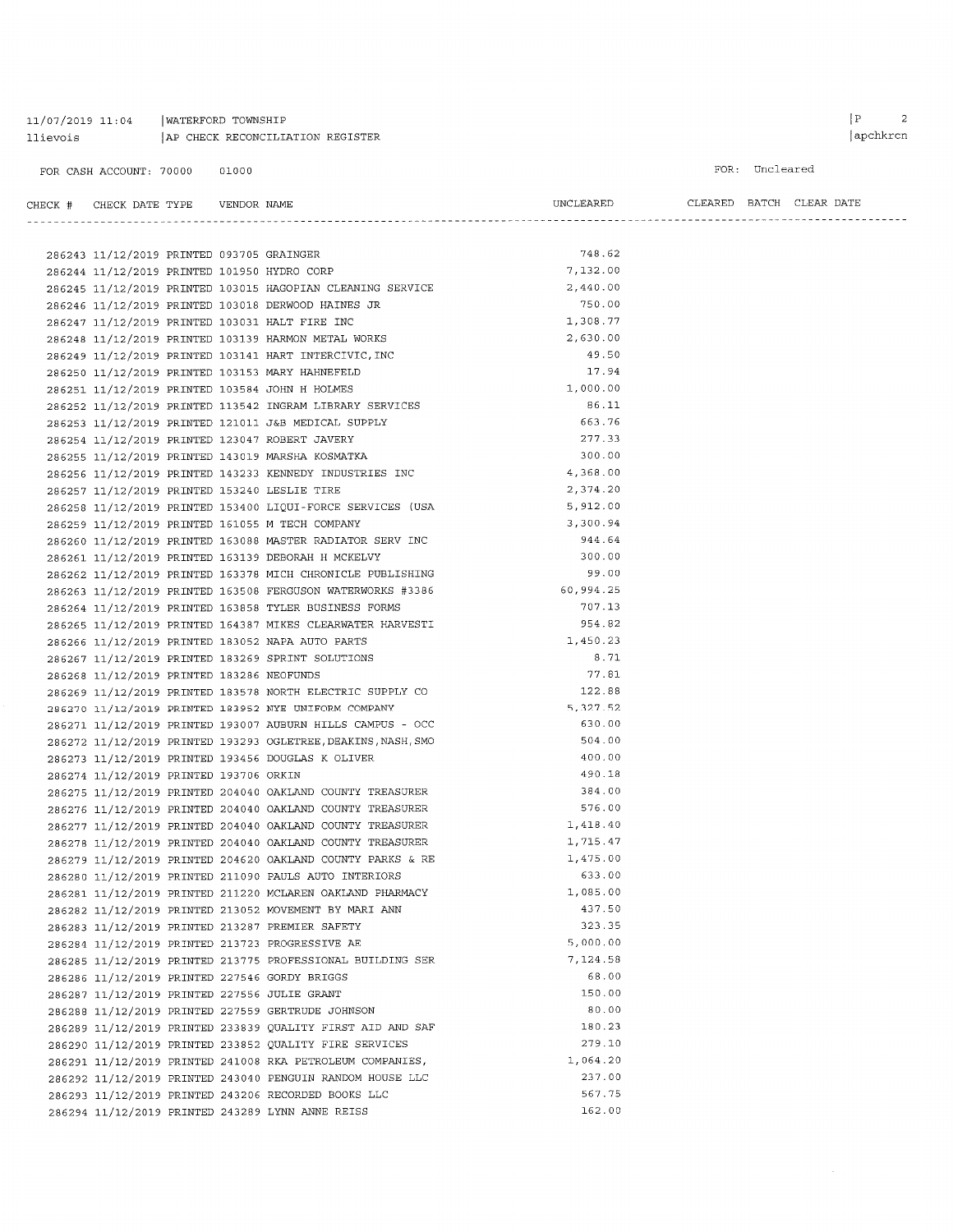# $11/07/2019$  11:04 | WATERFORD TOWNSHIP llievois | AP CHECK RECONCILIATION REGISTER

FOR: Uncleared

| CHECK # CHECK DATE TYPE    VENDOR NAME       |  |                                                                                                                                                                        | UNCLEARED CLEARED BATCH CLEAR DATE |  |  |
|----------------------------------------------|--|------------------------------------------------------------------------------------------------------------------------------------------------------------------------|------------------------------------|--|--|
|                                              |  |                                                                                                                                                                        |                                    |  |  |
|                                              |  |                                                                                                                                                                        | 300.00                             |  |  |
|                                              |  | 286296 11/12/2019 PRINTED 243664 ROSE PEST SOLUTIONS<br>286297 11/12/2019 PRINTED 243664 ROSE PEST SOLUTIONS                                                           | 48.00                              |  |  |
|                                              |  | 286297 11/12/2019 PRINTED 251006 SHRADER TIRE & OIL OF MIC 1,908.90                                                                                                    |                                    |  |  |
|                                              |  | 286298 11/12/2019 PRINTED 251150 SCOTTS LOCK & KEY SHOP                                                                                                                | 34.00                              |  |  |
|                                              |  | 286299 11/12/2019 PRINTED 251323 SHERWIN-WILLIAMS CO, THE                                                                                                              | 712.80                             |  |  |
|                                              |  |                                                                                                                                                                        | 30, 388.47                         |  |  |
|                                              |  | 286300 11/12/2019 PRINTED 253347 SHORELINE CHARTERS & TOUR<br>286201 11/12/2019 PRINTED 252447 SKULL ISLAND CAMP<br>286301 11/12/2019 PRINTED 253447 SKULL ISLAND CAMP | 2,928.00                           |  |  |
|                                              |  | 286302 11/12/2019 PRINTED 253453 SLICK SHIRTS SCREEN PRINT                                                                                                             | 1,621.00                           |  |  |
|                                              |  | 286303 11/12/2019 PRINTED 253455 SKIPPER PROPERTIES, LLC                                                                                                               | 4,100.00                           |  |  |
| 286304 11/12/2019 PRINTED 253954 SYMBOL ARTS |  |                                                                                                                                                                        | 852.25                             |  |  |
| 286305 11/12/2019 PRINTED 254796 STONECO INC |  |                                                                                                                                                                        | 2,157.67                           |  |  |
|                                              |  | 286306 11/12/2019 PRINTED 254845 BRADLEY STOUT                                                                                                                         | 500.00                             |  |  |
|                                              |  | 286307 11/12/2019 PRINTED 261102 TT TECHNOLOGIES INC                                                                                                                   | 418.55                             |  |  |
|                                              |  | 286308 11/12/2019 PRINTED 263255 TESTAMERICA LABORATORIES                                                                                                              | 286.80                             |  |  |
|                                              |  | 286309 11/12/2019 PRINTED 263749 TRANSACT TECHNOLOGIES INC                                                                                                             | 168.76                             |  |  |
|                                              |  | 286310 11/12/2019 PRINTED 263785 TROY CLOGG LANDSCAPE ASSO<br>200211 11/12/2019 PRINTED 232533 UNITIEST CORP                                                           | 50,000.00                          |  |  |
|                                              |  | 286311 11/12/2019 PRINTED 273533 UNIFIRST CORP                                                                                                                         | 1,123.44                           |  |  |
|                                              |  | 286312 11/12/2019 PRINTED 273580 UNDERCUTTERS TREE REMOVAL                                                                                                             | 250.00                             |  |  |
|                                              |  | 286313 11/12/2019 PRINTED 274551 UNIVERSAL LIFT PARTS, INC                                                                                                             | 405.48                             |  |  |
|                                              |  | 286314 11/12/2019 PRINTED 283242 VERIZON WIRELESS                                                                                                                      | 1,174.70                           |  |  |
|                                              |  | 286315 11/12/2019 PRINTED 283243 AMERICAN MESSAGING                                                                                                                    | 204.88                             |  |  |
|                                              |  | 286316 11/12/2019 PRINTED 291013 WAREHOUSE TIRE & SERV CTR                                                                                                             | 84.00                              |  |  |
|                                              |  | 286317 11/12/2019 PRINTED 291365 PRAXAIR DISTRIBUTION INC                                                                                                              | 32.67                              |  |  |
|                                              |  | 286318 11/12/2019 PRINTED 291365 PRAXAIR DISTRIBUTION INC                                                                                                              | 149.10                             |  |  |
|                                              |  | 286319 11/12/2019 PRINTED 291365 PRAXAIR DISTRIBUTION INC                                                                                                              | 268.63                             |  |  |
|                                              |  | 286320 11/12/2019 PRINTED 291365 PRAXAIR DISTRIBUTION INC                                                                                                              | 272.77                             |  |  |
|                                              |  | 286321 11/12/2019 PRINTED 293016 WATERFORD AREA CHAMBER OF                                                                                                             | 195.00                             |  |  |
|                                              |  | 286322 11/12/2019 PRINTED 293079 WATER LANDSCAPES LLC                                                                                                                  | 1,305.00                           |  |  |
| 286323 11/12/2019 PRINTED 293206 WEINGARTZ   |  |                                                                                                                                                                        | 2,799.00                           |  |  |
|                                              |  | 286324 11/12/2019 PRINTED 293271 EUGENE WELLS                                                                                                                          | 4,900.00                           |  |  |
|                                              |  | 286325 11/12/2019 PRINTED 293357 WHITAKER BROTHERS BUSINES<br>286326 11/12/2019 PRINTED 293426 STACY WILLIAMS                                                          | 1,217.00                           |  |  |
|                                              |  | 286326 11/12/2019 PRINTED 293426 STACY WILLIAMS                                                                                                                        | 49.46                              |  |  |
|                                              |  | 286327 11/12/2019 PRINTED 293430 WINDSONG WEST BUILDERS                                                                                                                | 2,000.00                           |  |  |
|                                              |  | 286328 11/12/2019 PRINTED 304778 WATERFORD SCHOOL DISTRICT                                                                                                             | 75.00                              |  |  |
|                                              |  | 286329 11/12/2019 PRINTED 304930 WATERFORD TOWNSHIP DPW                                                                                                                | 11,223.31                          |  |  |
|                                              |  | 286330 11/12/2019 PRINTED 315200 FAITH RICHMOND                                                                                                                        | 21.25                              |  |  |
| 286331 11/12/2019 PRINTED 315201 SHERI WANG  |  |                                                                                                                                                                        | 12.10                              |  |  |
|                                              |  | 286332 11/12/2019 PRINTED 315202 JAMES VANHORN                                                                                                                         | 10.88                              |  |  |
|                                              |  | 286333 11/12/2019 PRINTED 315203 CLARENCE BOONE                                                                                                                        | 18.20                              |  |  |
|                                              |  | 286334 11/12/2019 PRINTED 315204 TYLER SCHMITZ                                                                                                                         | 14.85                              |  |  |
|                                              |  | 286335 11/12/2019 PRINTED 315205 MARCIA NAPOLITAN                                                                                                                      | 9.05                               |  |  |
|                                              |  | 286336 11/12/2019 PRINTED 315206 KIMBERLY SCHMITT                                                                                                                      | 15.45                              |  |  |
|                                              |  | 286337 11/12/2019 PRINTED 315207 DENISE WOLFE                                                                                                                          | 7.83                               |  |  |
|                                              |  | 286338 11/12/2019 PRINTED 500183 ELECTRICAL TERMINAL SE                                                                                                                | 234.66                             |  |  |
| 286339 11/12/2019 PRINTED 500246 MI MED INC  |  |                                                                                                                                                                        | 2,051.62                           |  |  |
|                                              |  | 286340 11/12/2019 PRINTED 500281 OREILLY AUTO (WATERFORD)                                                                                                              | 12,181.00                          |  |  |
|                                              |  |                                                                                                                                                                        |                                    |  |  |

150 CHECKS CASH ACCOUNT TOTAL 364, 291.03 .00